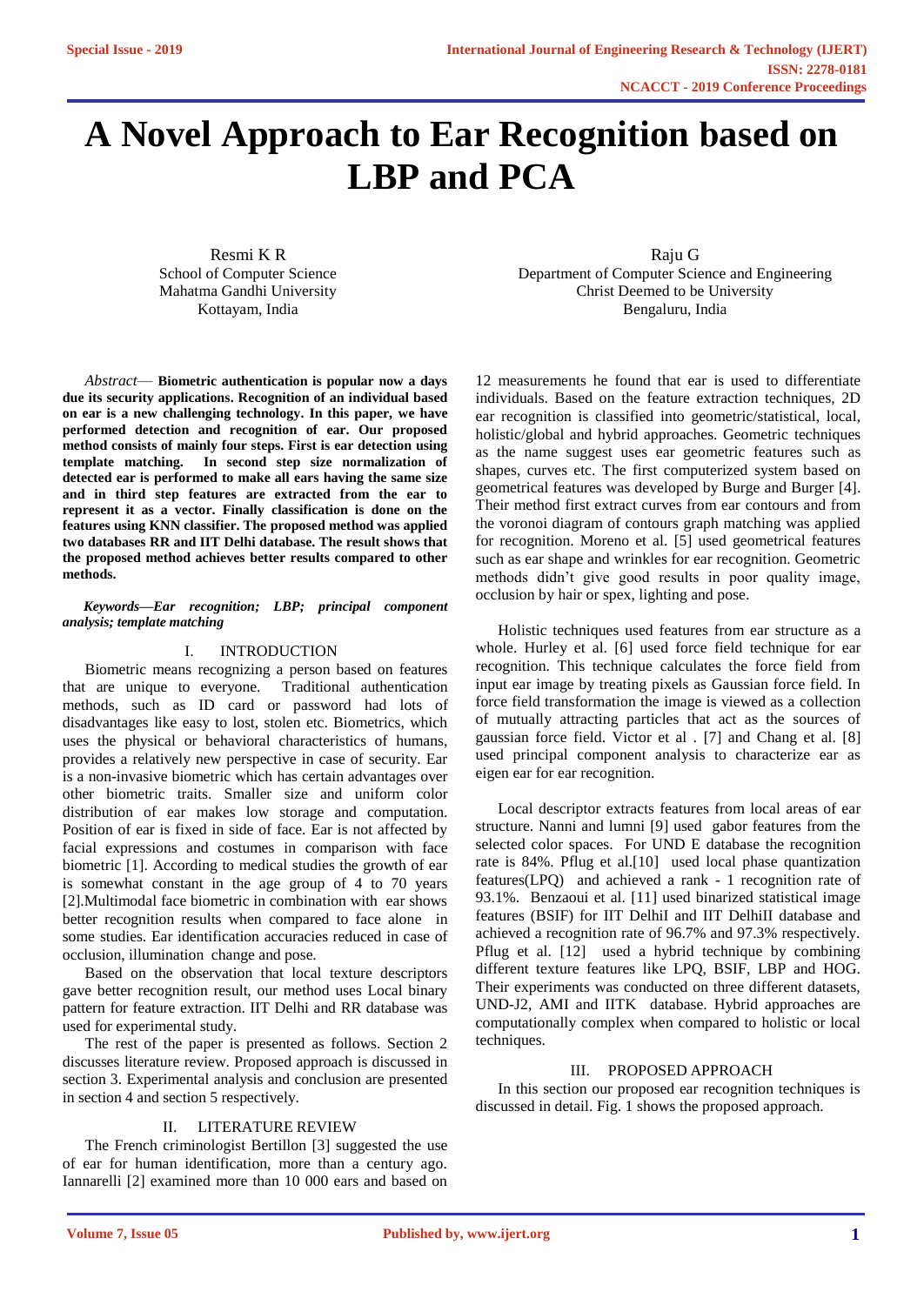## *A. Preprocessing*



#### Fig. 1 Proposed technique

In pre-processing skin area of the input side face image are segmented and pre-processed for edge computation. Skin segmentation eliminates all non-skin pixels from the image. YCbCr is used for skin segmentation. After skin segmentation, edge map of the skin regions is obtained using canny edge detector. In the proposed technique, ear template is created by averaging the intensities of a set of ear images taken from the databases. After getting the distance transforms of the edge maps of the face and ear template, cross correlation based searching is used to find the ear from the side face image. The detected ear is size normalized to make all ears of the same size. The following Fig.2 shows the flow chart for ear localization used in our approach.



Fig. 2 Flow chart for ear localization

A sample image from our own database called RR database and the detected ear is shown in Fig. 3.



Fig. 3 Ear Detection

# *B. Feature Extraction*

For feature extraction our method uses LBP(Local Binary Pattern) which is a local texture descriptor that uses information on a pixel level by comparing the grey level values of a pixel to values in its neighborhood. The LBP operator introduced by Ojala et al. [13] is a gray scale illumination invariant texture descriptor. The size of neighborhood is determined by a radius.

Every pixel within the radius that has a value larger than the center pixel is assigned the binary value 1, whereas all pixels with less grey level value compared to center pixel are assigned the binary value 0. The binary values in the corresponding neighborhood pixels are grouped to form a binary string corresponding to the center pixel value either in clock or anticlockwise direction.

The LBP-based ear descriptor is computed by first sliding a window over the LBP image. From each sub window a local histogram with 256 bins is extracted. The LBP code generation is shown in Fig. 4.



Binary Code= 11110001 -> LBP Code=1+0+0+16+32+64+128=241

Fig. 4 Calculation of LBP operator applied on normalized ear image

After LBP features are extracted, PCA applied for dimensionality reduction. It is used to reduce the number of features to only those with a huge variation among them. Firstly a row vector is created by taking each pixel in an image row by row .All the row vectors are combined to form a matrix. The covariance matrix in PCA is calculated as follows in equation 1:

$$
cov(x_i, x_j) = E[(x_i, \mu_i)(x_j, \mu_j)]
$$
 (1)

for  $i, j = 1, 2, 3... n$ , where *E* is the mathematical expectation.

In Principal components analysis (PCA),an orthogonal linear transformation transforms the data to a new coordinate system such that the greatest variance by any projection of the data lie on the first coordinate (called the first principal